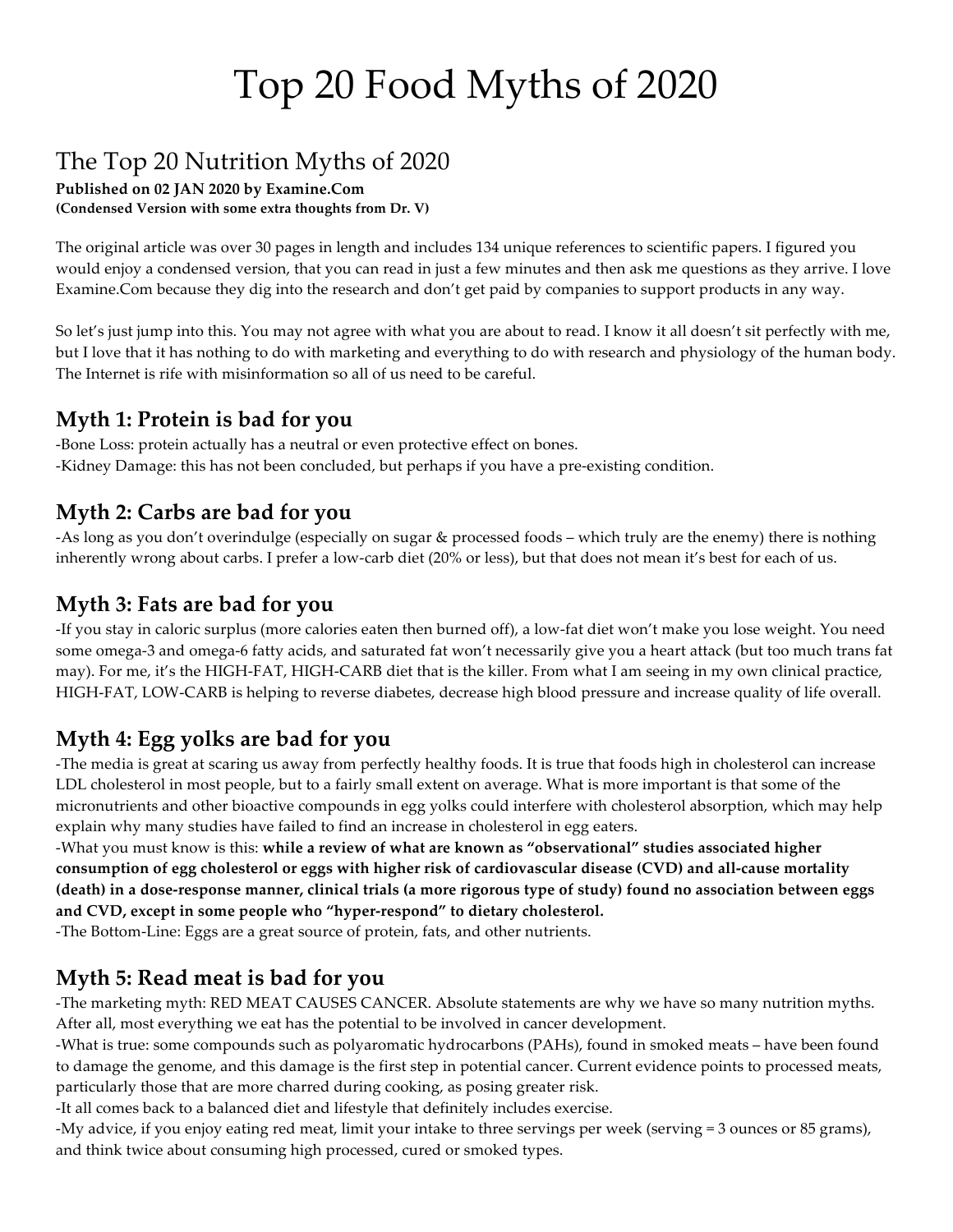## **Myth 6: Salt is bad for you**

-Some myths do in fact contain a "grain" of truth. Studies have associated EXCESS salt intake with high blood pressure, kidney damage, and an increased risk of cognitive decline. But salt is an essential mineral; its consumption is in fact critical to your health. The problem occurs when you consume too much salt (sodium) and too little potassium. And the source of salt makes a huge difference. The average North American (and you don't want to be average) eats an incredible amount of salty processed foods – which means that people who consume a lot of salt tend to consume a lot of foods that are generally unhealthy.

-For most of us, managing our processed food intake is likely much more important that micromanaging our salt intake.

### **Myth 7: Bread is bad for you**

-While some of us are sensitive to wheat, the gluten content isn't necessarily to blame, and other foods may also be implicated. Bread, nor any other food, will inherently cause weight gain unless its consumption puts you in a caloric surplus. Though whole-wheat bread is claimed to be far healthier than white bread, they aren't that different, and neither contains high levels of fiber or micronutrients.

#### **Myth 8: HFCS is far worse than sugar**

-High Fructose Corn Syrup (HFCS) and table sugar are very similar from a health perspective. Though HFCS may sometimes contain more fructose, the difference is negligible. Sugar in this case is in fact sugar!

#### **Myth 9: Dietary supplements are necessary**

-Supplements have their use, but I don't think anyone should be taking them without a viable reason. I have several patients taking over 20 or more of them and many folks don't know why other than to tell me that "my friend told me to" or "I saw it on Facebook or TV." Some people may benefit from supplementing specific vitamins or minerals. **-Supplements should complete a healthy diet – not replace it.** 

#### **Myth 10: Food nutrients > supplemental nutrients**

-Not always. Especially in regard to vitamins, and more so because of the processing of foods. But this does not necessarily mean you need to take a bunch of supplemental nutrients either. Many doctors, naturopaths and nutritionists think they know best. Plus, the often-missed issue is that supplements are not regulated. Just because the label says one thing does not mean that is what you are actually getting in the bottle.

-One example is the curcumin in turmeric (and I wish this weren't true as I love curry and Indian food). On its own, your body cannot absorb it well; but taken in liposomal form or supplemented with piperine, a black pepper extract, curcumin sees its bioavailability increase dramatically.

#### **Myth 11: Fresh is more nutritious**

-There is little difference between fresh and frozen, nutrient-wise. Canned produce tends to undergo a lot more processing, but remember that cooking is a form of processing too. Overall, fresh and frozen produce might be more nutritious than canned produce, but eating enough whole-food fruits and veggies is more important than how they were processed.

#### **Myth 12: Foods labeled "natural" are healthier**

-Overall, the "natural" label isn't tightly regulated. Importantly, neither the USDA nor FDA defines "natural" in relation to the healthfulness of the food. In other words, a "natural" label doesn't guarantee the product is healthful (though it might be).

#### **Myth 13: You should eat "clean"**

-"Clean eating" is tough to define, as gurus don't even agree on which foods are clean and which are not. Stick to the basics. Favor whole foods (but don't feel like any small amount of processed foods will kill you), eat organic if you wish to and can afford it, and peel or wash all your vegetables and fruits.